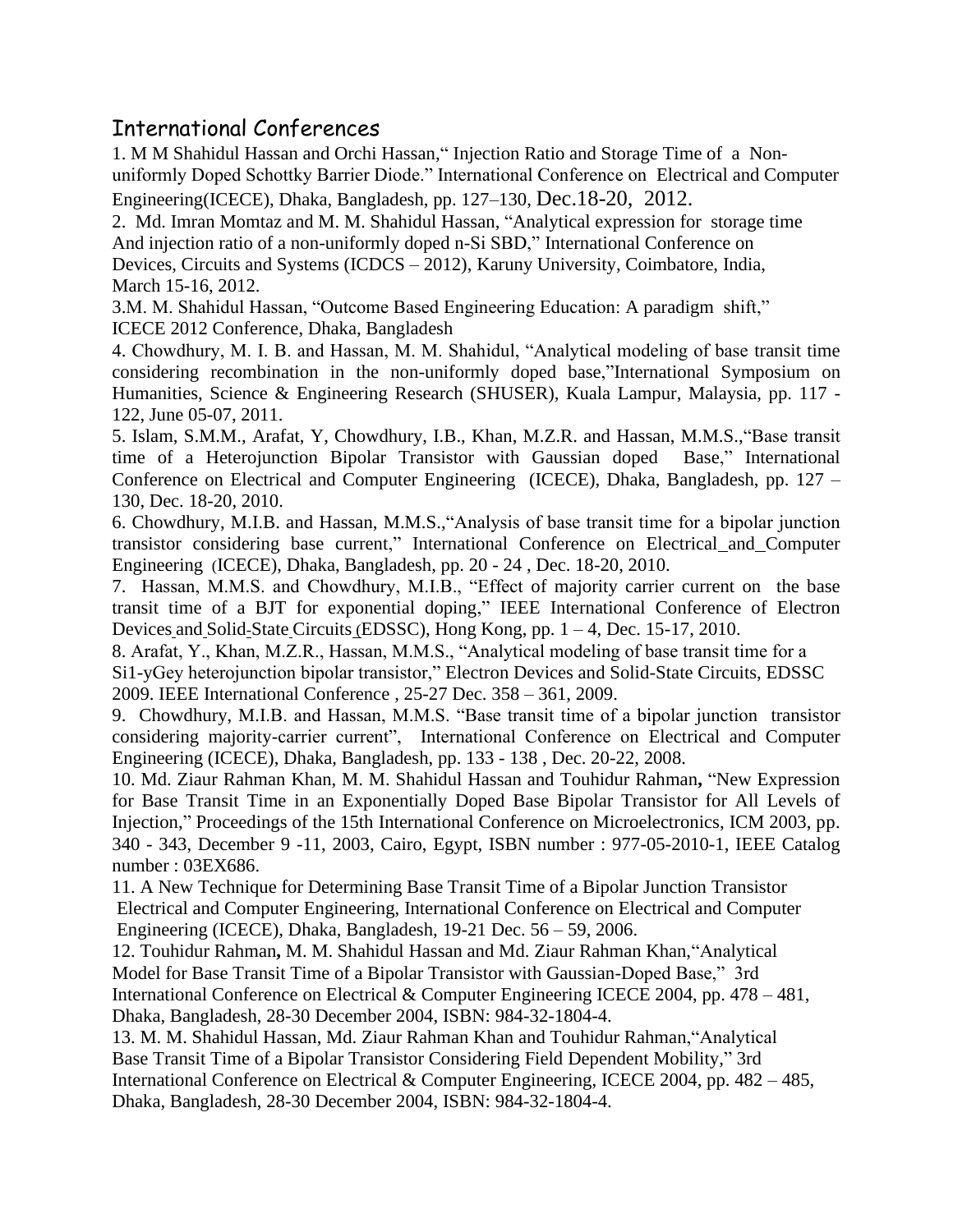14. M. Z. Rahman Khan and M.M.S. Hassan and Touhidur Rahman, "New Expression for Base Transit Time in an Exponentially Doped Base Bipolar Transistor for All Levels of Injection," proceedings of the 15th international conference for Microelectronics (ICM03), Cairo, Egypt, 9-11 December 2003, pp 340-343.

15.Md. Ziaur Rahman and M. M. S. Hassan, "Analytical Expression of Collector Current Density and Base Transit time in an Exponential Doped Base Bipolar Transistor for all levels of Injection," ICECE2002, 26-28 December 2002, Bangladesh, pp. 120-123.

16. M. M. Shahidul Hassan and Ashok Kumar Karmokar, "Diffusion Capacitance of an Epitaxial High Barrier Schottky Diode," ICECE2002, 26-28 December 2002, Bangladesh, pp. 124-127.

17. Farseem M. Mohammedy and M. M. S. Hassan, "A Distributed Transmission Line Model for the Base Transit Time of a nonuniformly Doped Bipolar Junction Transistor," ICECE2002, 26- 28 December 2002, Bangladesh, pp. 132-135.

18. M. A. Abedin and M. M. S. Hassan, "Analytical Base Transit Time Model of a Bipolar Junction Transistor Considering Kirk Effect," IECE2002, 26-28, December 2002, Bangladesh, pp. 136-129.

19. M. M. Shahidul Hassan, " Base Transit Time of a Bipolar Transistor Considering Field Dependent Mobility," IEB Conference, pp. 102-106, October 23-25, 2002.

20. M. A. Abedin and M. M. Shahidul Hassan, "Analytical Base Transit Time Model of a Uniformly Doped Base Bipolar Transistors Considering Kirk Effect," IEB Conference, pp. 65- 69, October 22-25, 2002.

21. M. M. Shahidul Hassan, A. N. Khondker and H. Domingos, " Conduction Mechanism in BJT's during Electrical Overstress," EOS/ESD Symposium Proc., USA, pp. 280-286, 1987.

22. D. J. Wilson, H. Domingos and M. M. Shahidul Hassan,"Electrical Overstress in NMOS Silicided Devices," EOS/ESD Symposium Proc., USA, pp. 265-273, 1987.

23. M. M. Shahidul Hassan, A. N. Khondker and H. Domingos,"Effect of Graded California, USA, EOS/ESD Symposium Proc., pp.70-76,1988.

24. M. M. Shahidul Hassan and H. Domingos, "The Double Graded Transistor and Its Beneficial Effect on Resistance to Current Mode Second Breakdown," EOS/ESD Symposium Proc., USA, pp. 127-135, 1989.

## **Area : Higher Education**

1.M. M. Shahidul Hassan1 and Omiya Hassan, "Higher Education and Creation of Jobs in Bangladesh", World Conference on Teaching and Education, Budapest, Hungary, October 18 – 20, 2019 , pp. 75-80.

2. M M Shahidul Hassan, "Revamping Higher Education in Bangladesh", Proceedings of 53rd ISERD International Conference Zurich, Switzerland, 30th-31st October 2016, ISBN: 978-93- 86291-23-3

3. M M Shahidul Hassan,"National Framework for Engineering Education Delivery Models in South Asia", Socio-int15- International Conference on Education Social Sciences and Humanities, Istambul, Turkey, 8-10 June 2015, pp19-25.

4. M M Shahidul Hassan,,"Challenges and Opportunities for Engineering Education in Bangladesh," IEOM Symposium on Global Engineering Education, December 19, 2015, Dhaka, Bangladesh.